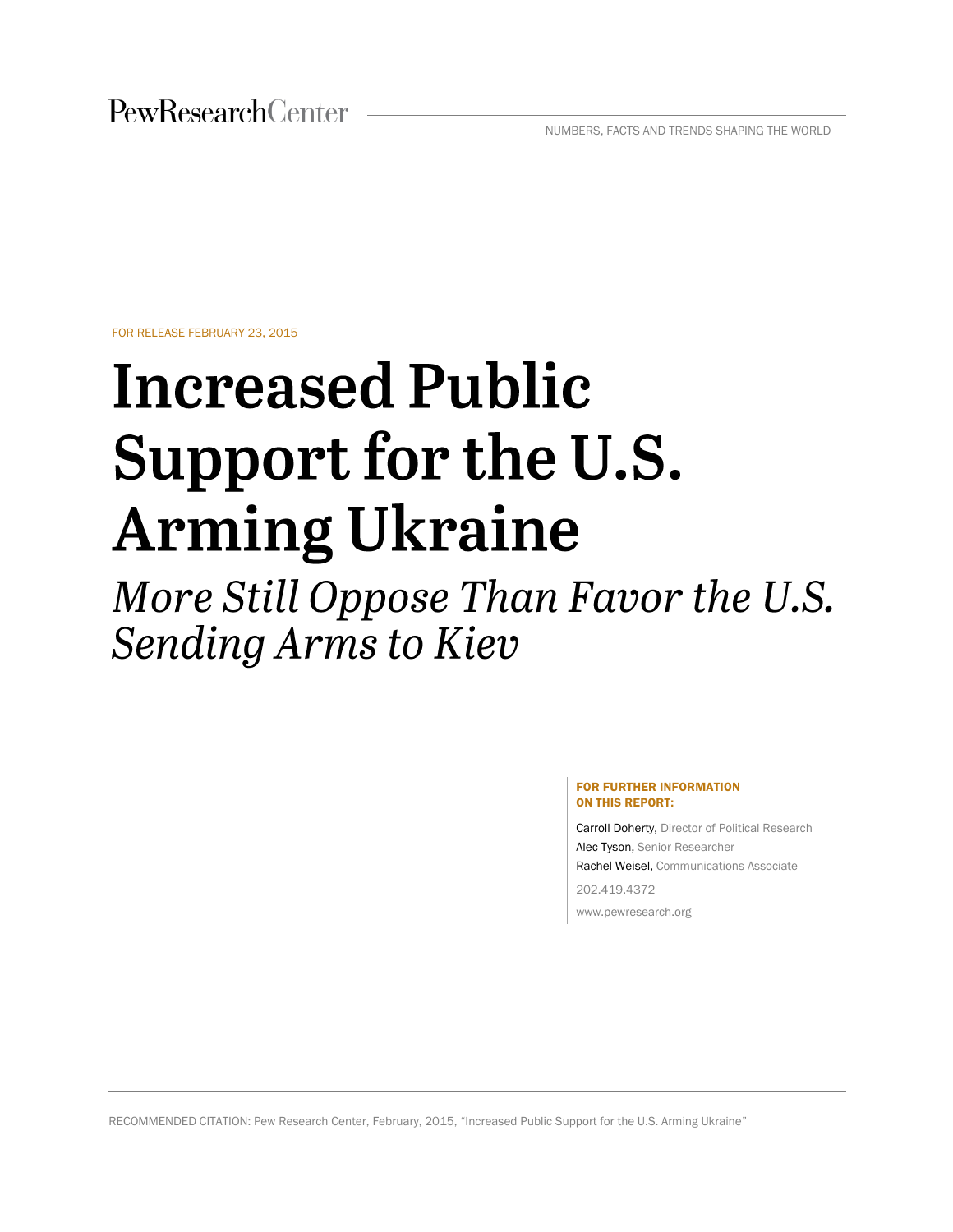## **Increased Public Support for Arming Ukraine**

More Still Oppose Than Favor the U.S. Sending Arms to Kiev

As fighting continues in eastern Ukraine between government forces and Russianbacked rebels, the public has become more supportive of sending arms to the Ukrainian government and increasing sanctions on Russia.

More still oppose (53%) than favor (41%) the U.S. sending arms and military supplies to the Ukrainian government, but support for arming Ukraine is up 11 points since April 2014, when opposition outweighed support by about twoto-one (30% favored, 62% opposed).

At the same time, there is increased support for additional economic and diplomatic sanctions against Russia. Six-in-ten (60%) favor the U.S. increasing sanctions on Russia, while 34% are opposed. Support for tougher sanctions against Russia has risen seven points from last April.

The latest national survey by the Pew Research Center, conducted Feb. 18-22 among 1,504 adults, finds the public is split over whether the U.S. should provide training to Ukrainian troops: 49% say they would favor this, while 46% are opposed.

Opinions about Russian President Vladimir Putin are very negative: 70% hold an unfavorable view of Putin – including 41% with a *very* unfavorable view – compared with just 12% who view him favorably; 18% offer no

## More Support Providing Arms to the Ukrainian Government

*% favor/oppose U.S. sending arms, military supplies* 



### Broad Support for Tougher Sanctions Against Russia

41 49 60 53 46 34 6 5 6 ■Favor **Oppose** DK Increasing sanctions on Russia Sending arms to Ukrainian gov't Training Ukrainian troops *Opinions about the U.S. … (%)*

Survey conducted Feb. 18-22, 2015.

PEW RESEARCH CENTER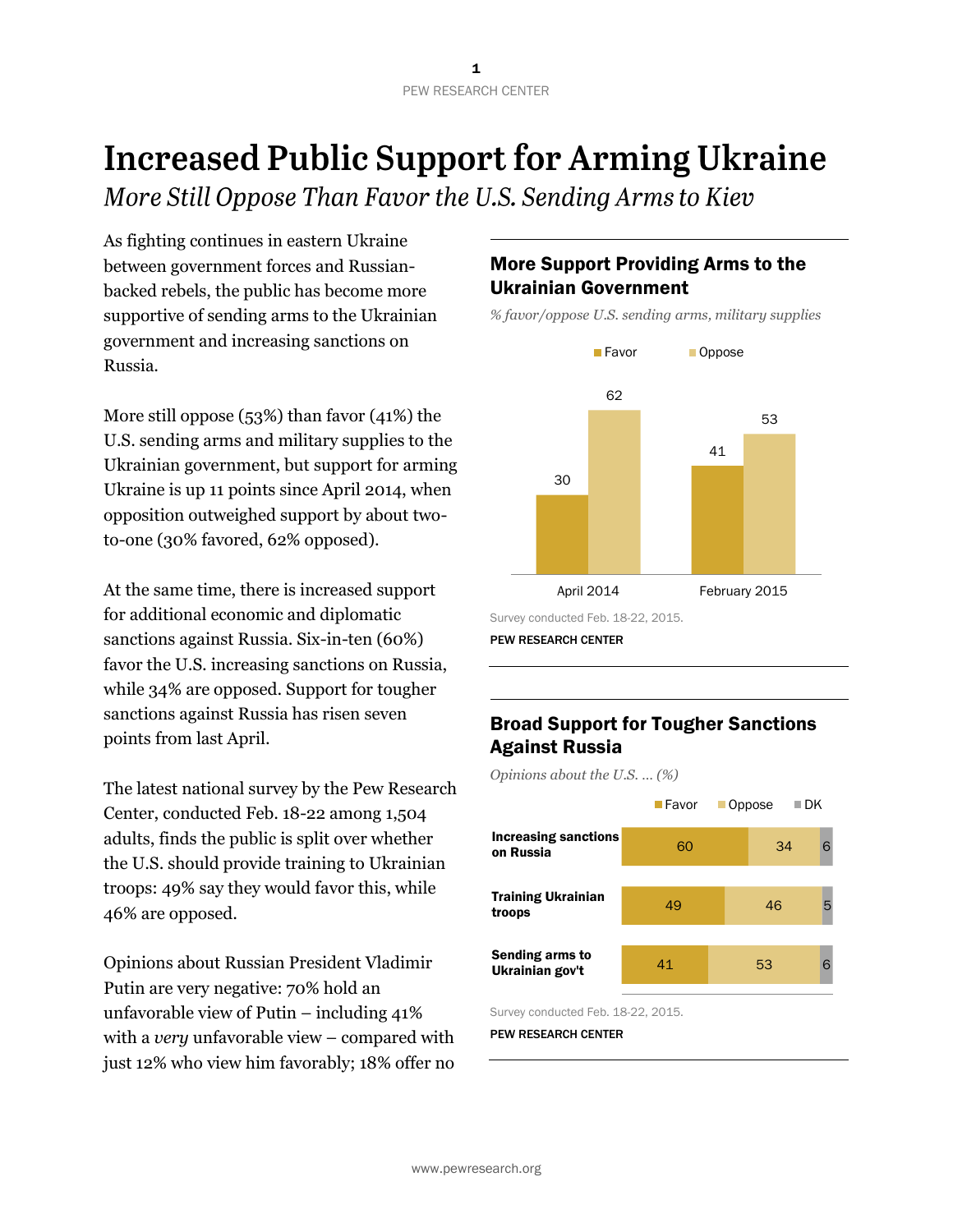opinion of the Russian leader.

The situation involving Russia and Ukraine continues to register with the public: 39% say they have heard a lot about tensions between Russia and Ukraine while another 41% have heard a little; just 19% have heard nothing at all about the situation.

And most Americans (77%) say what happens between Russia and Ukraine is either very important (30%) or somewhat important (46%) to the interests of the U.S. The share saying the conflict is very important to U.S. interests is lower than it was in July 2014 (48%), shortly after a Malaysia Airlines plane was shot down over rebel-held territory in Ukraine but is about the same as in April of last year (31%).

## Partisan Differences over Arming, Training Ukrainian Forces

Republicans are more likely than Democrats and independents to back the U.S. training Ukrainian troops and sending arms and military supplies to the Ukrainian government.

Overall, 51% of Republicans support the U.S. sending arms and military supplies to the Ukrainian government, while 45% are opposed. By contrast, Democrats (55% oppose, 40% favor) and independents (56% oppose, 38% favor) on balance oppose the U.S. taking these actions. Despite

current differences in views, both Republicans and Democrats have become 14 points more likely to support the U.S. arming the Ukrainian government since last April.

Republicans (59%) also are more likely than Democrats (48%) or independents (46%) to support the U.S. providing training to Ukrainian military troops.

There is no partisan divide when it comes to increasing economic and diplomatic sanctions on Russia. About equal percentages of Republicans (64%), Democrats (62%) and independents (60%) support this action.

## Republicans More Supportive than Democrats of Aiding Ukrainian Forces

*% who favor the U.S. …*

|                                      | Total<br>% | Rep<br>% | Dem<br>% | Ind<br>% | Rep-<br>Dem<br>diff |
|--------------------------------------|------------|----------|----------|----------|---------------------|
| <b>Training Ukrainian</b><br>troops  | 49         | 59       | 48       | 46       | $+11$               |
| Sending arms to<br>Ukrainian gov't   | 41         | 51       | 40       | 38       | $+11$               |
| Increasing<br>sanctions on<br>Russia | 60         | 64       | 62       | 60       | +2                  |
|                                      |            |          |          |          |                     |

Survey conducted Feb. 18-22, 2015.

PEW RESEARCH CENTER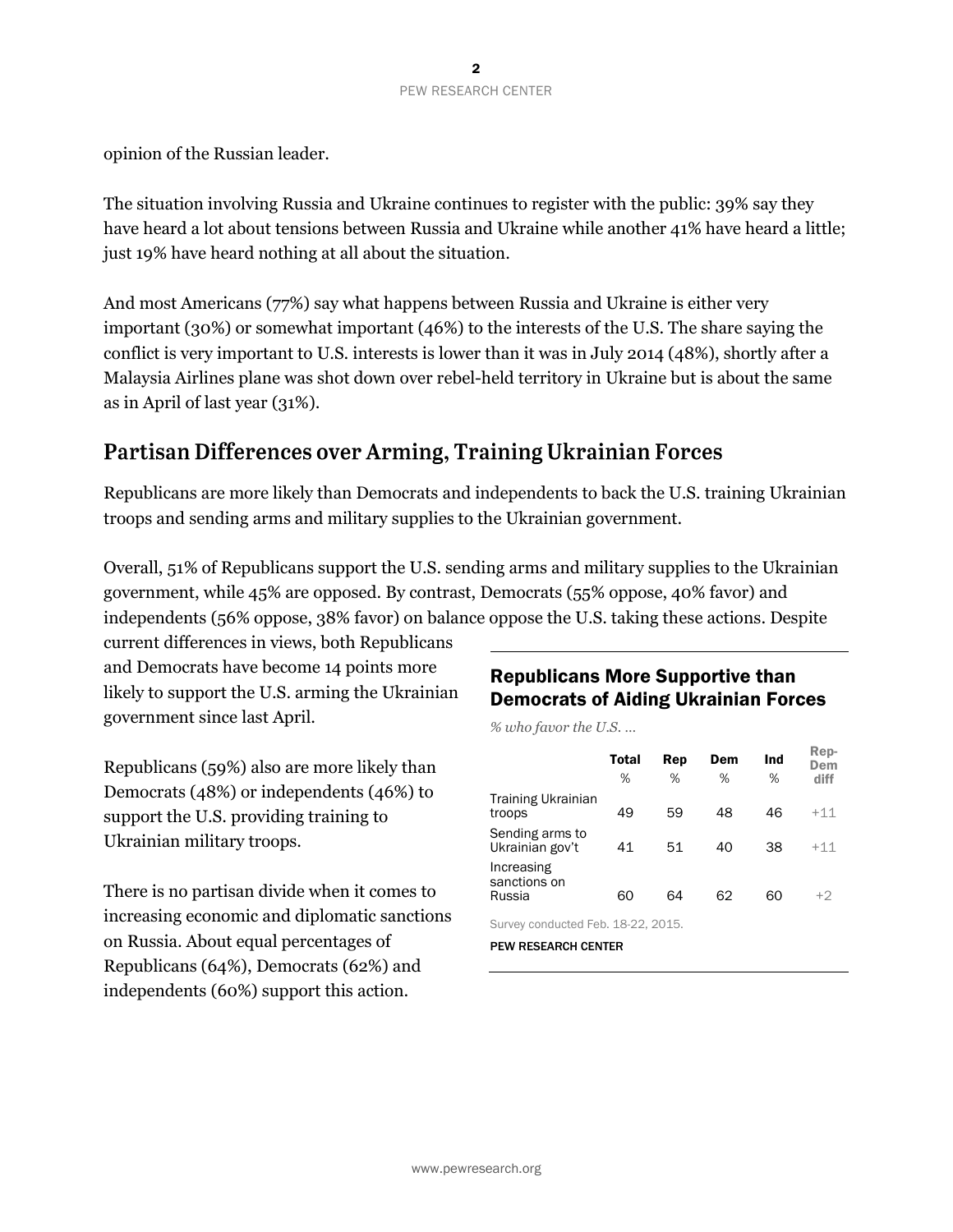## Demographic Divides in Views of Russia-Ukraine Situation

Across all three policy options included in the survey, young adults under 30 are among the least supportive of U.S. action. Just 33% of young adults favor sending arms to the Ukrainian government, compared with 52% of those 65 and older. And when it comes to both increased sanctions on Russia and training Ukrainian troops, about as many young adults oppose as favor U.S. action; among older adults, more favor than oppose the U.S. taking these steps.

Men (46%) are more likely than women (35%) to support the U.S. sending arms to Ukraine. Men also are more supportive of additional U.S. sanctions against Russia (65% vs. 55%).

## Young Adults Among Least Supportive of the U.S. Taking Action to Aid Ukraine, Punish Russia

*% who favor/oppose the U.S...*

|                                          | Increasing<br>sanctions on<br>Russia |               | Training<br>Ukrainian<br>military troops |               | Sending arms/<br>military supplies<br>to Ukraine |               |
|------------------------------------------|--------------------------------------|---------------|------------------------------------------|---------------|--------------------------------------------------|---------------|
|                                          | Favor                                | <b>Oppose</b> | Favor                                    | <b>Oppose</b> |                                                  | <b>Oppose</b> |
|                                          | %                                    | %             | %                                        | %             | %                                                | %             |
| Total                                    | 60                                   | 34            | 49                                       | 46            | 41                                               | 53            |
| Men                                      | 65                                   | 30            | 53                                       | 44            | 46                                               | 50            |
| Women                                    | 55                                   | 37            | 45                                       | 47            | 35                                               | 57            |
| 18-29                                    | 47                                   | 48            | 44                                       | 52            | 33                                               | 63            |
| 30-49                                    | 60                                   | 32            | 47                                       | 45            | 37                                               | 55            |
| 50-64                                    | 66                                   | 30            | 51                                       | 45            | 45                                               | 50            |
| $65+$                                    | 68                                   | 26            | 56                                       | 39            | 52                                               | 43            |
| College grad+                            | 74                                   | 23            | 53                                       | 43            | 44                                               | 50            |
| Some college                             | 60                                   | 35            | 52                                       | 43            | 44                                               | 51            |
| HS or less                               | 51                                   | 40            | 44                                       | 50            | 36                                               | 57            |
| Situation's<br><i>importance to U.S.</i> |                                      |               |                                          |               |                                                  |               |
| Very important                           | 78                                   | 18            | 69                                       | 27            | 63                                               | 34            |
| Less important                           | 54                                   | 42            | 41                                       | 55            | 32                                               | 63            |

Survey conducted Feb. 18-22, 2015. Don't know responses not shown.

PEW RESEARCH CENTER

Among the 30% of the public

that views the events between Russia and Ukraine as very important to the interests of the U.S., large majorities back increased sanctions against Russia (78%), the U.S. training Ukrainian military troops (69%) and the U.S. sending arms and military supplies to the Ukrainian government (63%).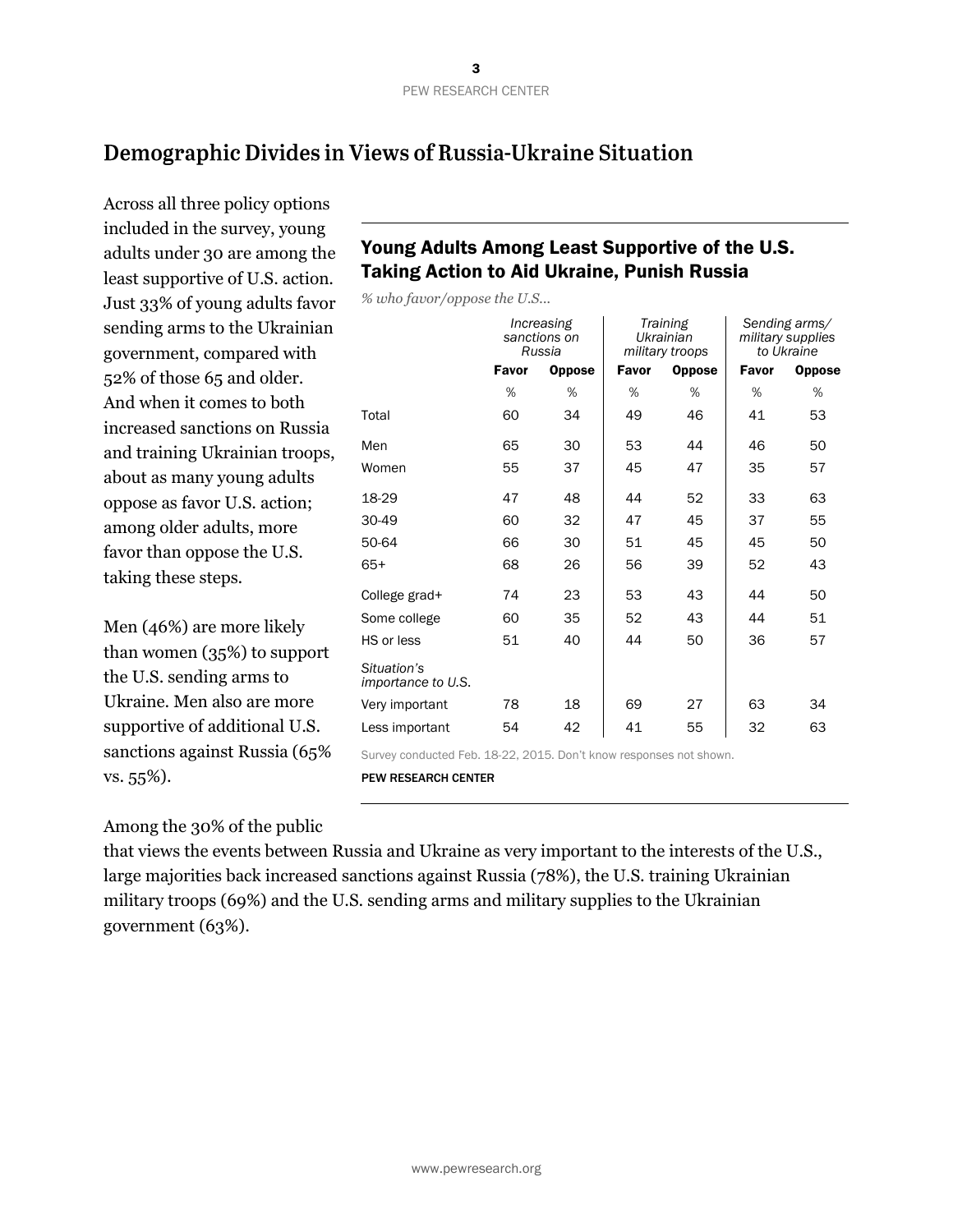## **Most View Putin Unfavorably**

Views of Russian President Vladimir Putin are highly negative. Overall, 70% hold an unfavorable view of Putin compared with 12% who view him favorably. About four-in-ten (41%) say they hold a *very* unfavorable view of the Russian leader.

Putin is viewed unfavorably across all demographic groups. Comparable percentages of Republicans (76%), Democrats (69%) and independents (67%) hold an unfavorable view of the Russian president. Among conservative Republicans and liberal Democrats, nearly identical percentages hold a *very* unfavorable view of Putin (51% and 53%, respectively).

Young adults hold some of the least negative views of Putin. Among those ages 18-29, 57% view him unfavorably, while 20% view him favorably; 23% are unable to offer a rating. Among older adults, about 70% or more view Putin unfavorably.

Opinions about Putin also differ by awareness of the situation in Ukraine. Among the nearly four-in-ten (39%) who have heard a lot about tensions between Russia and Ukraine, fully 85%

## Highly Negative Views of Vladimir Putin

|                                           | %  | %  | Never heard of/<br>Favorable Unfavorable Can't rate (Vol.)<br>% |
|-------------------------------------------|----|----|-----------------------------------------------------------------|
| Total                                     | 12 | 70 | 18=100                                                          |
| Men                                       | 13 | 74 | $14 = 100$                                                      |
| Women                                     | 11 | 66 | $23 = 100$                                                      |
| 18-29                                     | 20 | 57 | $23 = 100$                                                      |
| 30-49                                     | 11 | 68 | $22 = 100$                                                      |
| 50-64                                     | 11 | 75 | 14=100                                                          |
| $65+$                                     | 8  | 79 | 13=100                                                          |
| College grad+                             | 9  | 82 | $9 = 100$                                                       |
| Some college                              | 11 | 68 | $20 = 100$                                                      |
| HS or less                                | 15 | 61 | $24 = 100$                                                      |
| Republican                                | 10 | 76 | $14 = 100$                                                      |
| Democrat                                  | 12 | 69 | 18=100                                                          |
| Independent                               | 14 | 67 | 19=100                                                          |
| Heard about<br>Russia-Ukraine<br>tensions |    |    |                                                                 |
| A lot (39%)                               | 9  | 85 | $6 = 100$                                                       |
| A little (41%)                            | 12 | 69 | 19=100                                                          |
| Nothing at all<br>(19%)                   | 19 | 39 | $41 = 100$                                                      |

Survey conducted Feb. 18-22, 2015. Figures may not add to 100% because of rounding.

PEW RESEARCH CENTER

view Putin unfavorably. That compares with 69% among those who have heard a little about the tensions between the two countries (41% of the public); 19% of this group offer no opinion of Putin. Among the 19% who have heard nothing at all about this situation, 41% have no opinion of the Russian leader, 39% view him unfavorably, while 19% have a favorable impression.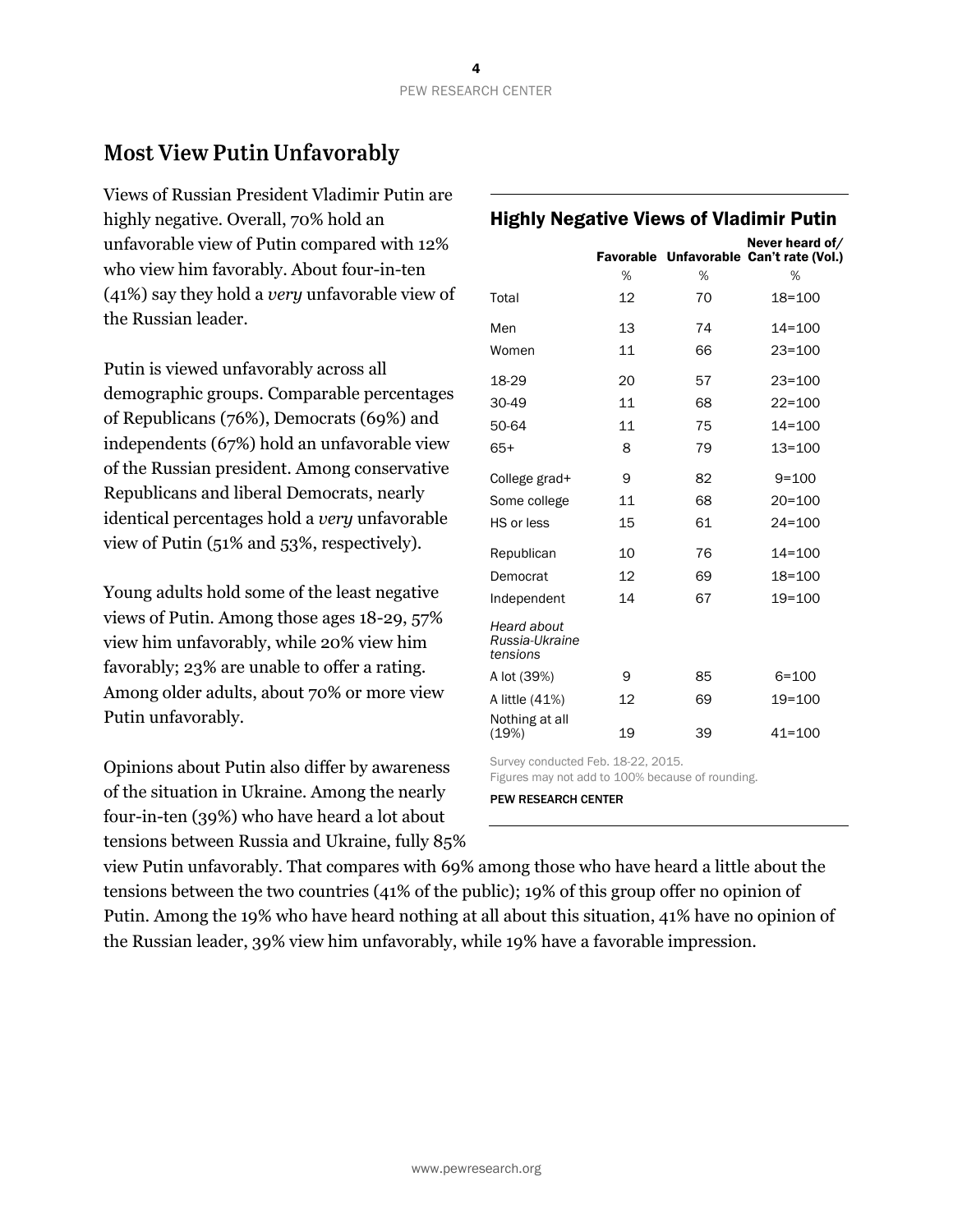## About the Survey

The analysis in this report is based on telephone interviews conducted February 18-22, 2015 among a national sample of 1,504 adults, 18 years of age or older, living in all 50 U.S. states and the District of Columbia (526 respondents were interviewed on a landline telephone, and 978 were interviewed on a cell phone, including 559 who had no landline telephone). The survey was conducted by interviewers at Princeton Data Source under the direction of Princeton Survey Research Associates International. A combination of landline and cell phone random digit dial samples were used; both samples were provided by Survey Sampling International. Interviews were conducted in English and Spanish. Respondents in the landline sample were selected by randomly asking for the youngest adult male or female who is now at home. Interviews in the cell sample were conducted with the person who answered the phone, if that person was an adult 18 years of age or older. For detailed information about our survey methodology, see <http://www.pewresearch.org/methodology/u-s-survey-research/>

The combined landline and cell phone sample are weighted using an iterative technique that matches gender, age, education, race, Hispanic origin and nativity and region to parameters from the 2013 Census Bureau's American Community Survey and population density to parameters from the Decennial Census. The sample also is weighted to match current patterns of telephone status (landline only, cell phone only, or both landline and cell phone), based on extrapolations from the 2014 National Health Interview Survey. The weighting procedure also accounts for the fact that respondents with both landline and cell phones have a greater probability of being included in the combined sample and adjusts for household size among respondents with a landline phone. The margins of error reported and statistical tests of significance are adjusted to account for the survey's design effect, a measure of how much efficiency is lost from the weighting procedures.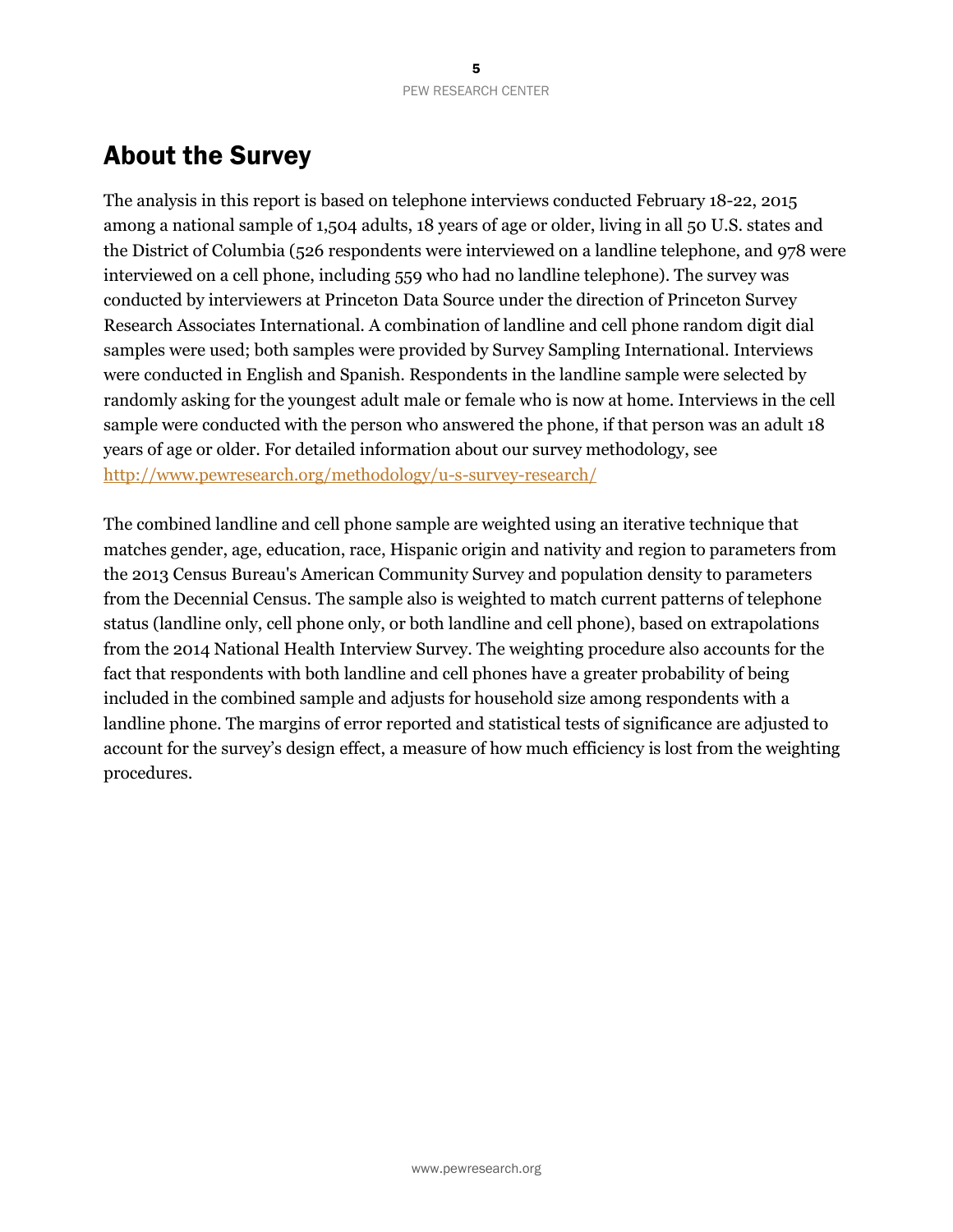| Group        | <b>Unweighted</b><br>sample size | Plus or minus         |
|--------------|----------------------------------|-----------------------|
| Total sample | 1.504                            | 2.9 percentage points |
| Republican   | 399                              | 5.6 percentage points |
| Democrat     | 440                              | 5.4 percentage points |
| Independent  | 585                              | 4.6 percentage points |

The following table shows the unweighted sample sizes and the error attributable to sampling that would be expected at the 95% level of confidence for different groups in the survey:

Sample sizes and sampling errors for other subgroups are available upon request.

In addition to sampling error, one should bear in mind that question wording and practical difficulties in conducting surveys can introduce error or bias into the findings of opinion polls.

Pew Research Center is a nonprofit, tax-exempt 501(c)3 organization and a subsidiary of The Pew Charitable Trusts, its primary funder.

© Pew Research Center, 2015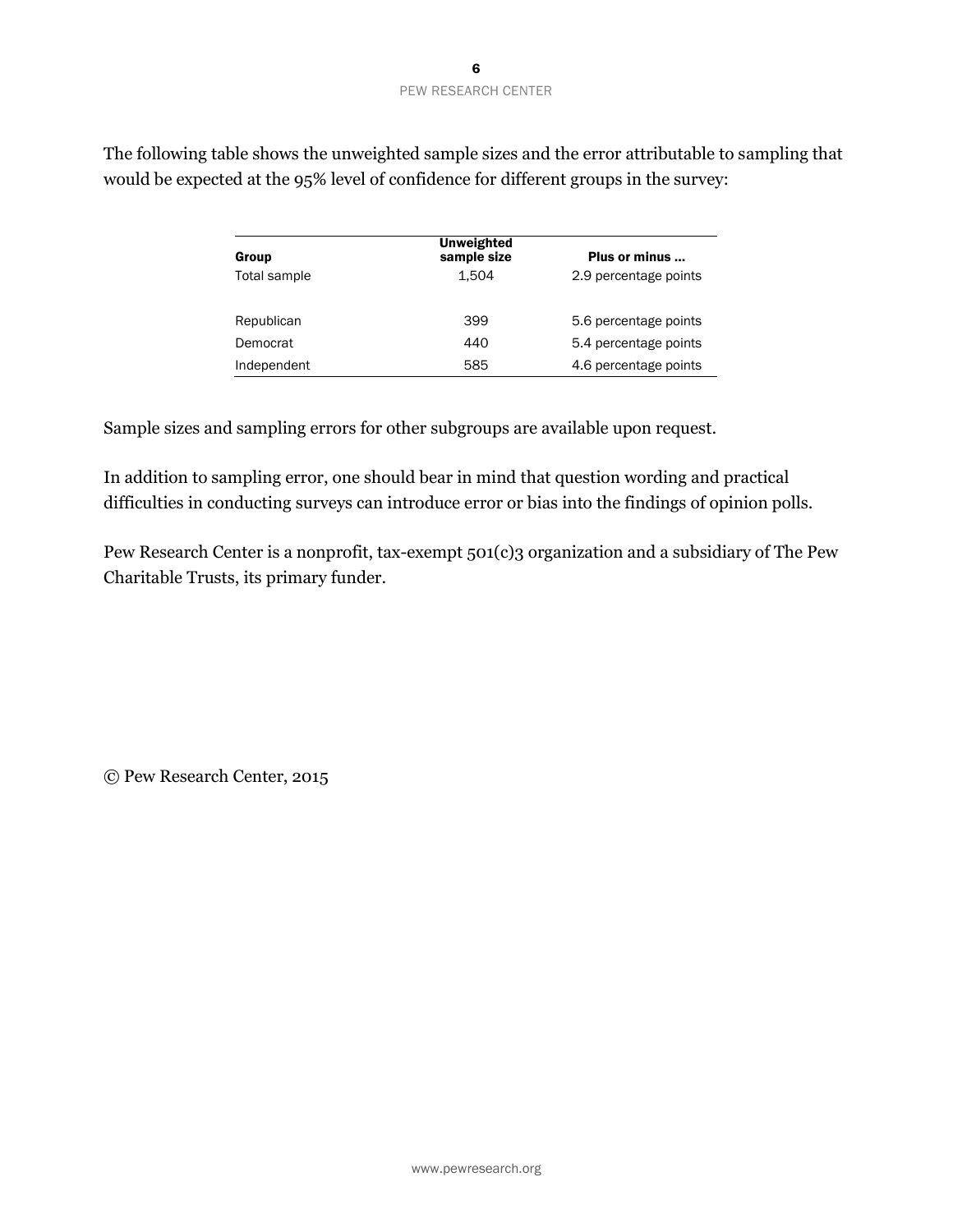#### **PEW RESEARCH CENTER FEBRUARY 2015 POLITICAL SURVEY FINAL TOPLINE FEBRUARY 18-22, 2015 N=1,504**

#### **QUESTIONS 1-2, 5a-5b, 8, 11a-11d, 13, 16-18, 25-29, 51a HELD FOR FUTURE RELEASE**

#### **NO QUESTIONS 3-4, 6-7, 9-10, 12, 14-15, 19-24, 30-50**

#### **ASK ALL:**

Next,<br>Q.51 Would you say your overall opinion of **[INSERT NAME; RANDOMIZE]** is very favorable, mostly favorable, mostly UNfavorable, or very unfavorable? How about **[NEXT NAME]? [IF NECESSARY:**  Just in general, is your overall opinion of **[NAME]** very favorable, mostly favorable, mostly UNfavorable, or very unfavorable?**] [INTERVIEWERS: PROBE TO DISTINGUISH BETWEEN "NEVER HEARD OF" AND "CAN'T RATE."] (VOL.) (VOL.)**

|                   |       |                                                 |    |      |    |     |                                                        | (VUL.) (VUL.) |
|-------------------|-------|-------------------------------------------------|----|------|----|-----|--------------------------------------------------------|---------------|
|                   |       | -------Favorable------- ------Unfavorable------ |    |      |    |     |                                                        | Can't         |
|                   | Total |                                                 |    |      |    |     | <u>Very Mostly Total Very Mostly heard-of rate/Ref</u> |               |
| b. Vladimir Putin |       |                                                 |    |      |    |     |                                                        |               |
| Feb 18-22, 2015   |       |                                                 | 10 | - 70 | 41 | -29 | 10.                                                    |               |

#### **QUESTIONS 51c, 52-54, 56, 58F1-59F2, 62-63, 66-68, 70-71 HELD FOR FUTURE RELEASE**

#### **NO QUESTIONS 55, 57, 60-61, 64-65, 69, 72-73**

#### **ASK ALL:**

Q.74 How much, if anything, have you read or heard about tensions between Russia and Ukraine over territory in eastern Ukraine? Have you heard … **[READ IN ORDER]**

 $(1)$ 

| Feb 18-22 |                           | Apr 23-27 |
|-----------|---------------------------|-----------|
| 2015      |                           | 2014      |
| 39        | A lot                     | 46        |
| 41        | A little                  | 34        |
| 19        | Nothing at all            | 20        |
| $\ast$    | Don't know/Refused (VOL.) | $\ast$    |
|           |                           |           |

#### **ASK ALL:**

Q.75 In response to the situation involving Russia and Ukraine, would you favor or oppose the United States **[INSERT ITEM; RANDOMIZE]**? Would you favor or oppose the United States **[NEXT ITEM]**?

|    |                                                                | Favor | Oppose | (VOL.)<br>DK/Ref |
|----|----------------------------------------------------------------|-------|--------|------------------|
| a. | Increasing economic and diplomatic sanctions on Russia         |       |        |                  |
|    | Feb 18-22, 2015                                                | 60    | 34     | 6                |
|    | Apr 23-27, 2014 (U)                                            | 53    | 36     |                  |
| b. | Sending arms and military supplies to the Ukrainian government |       |        |                  |
|    | Feb 18-22, 2015                                                | 41    | 53     | 6                |
|    | Apr 23-27, 2014 (U)                                            | 30    | 62     | 8                |
| c. | Training Ukrainian military troops                             |       |        |                  |
|    | Feb 18-22, 2015                                                | 49    | 46     |                  |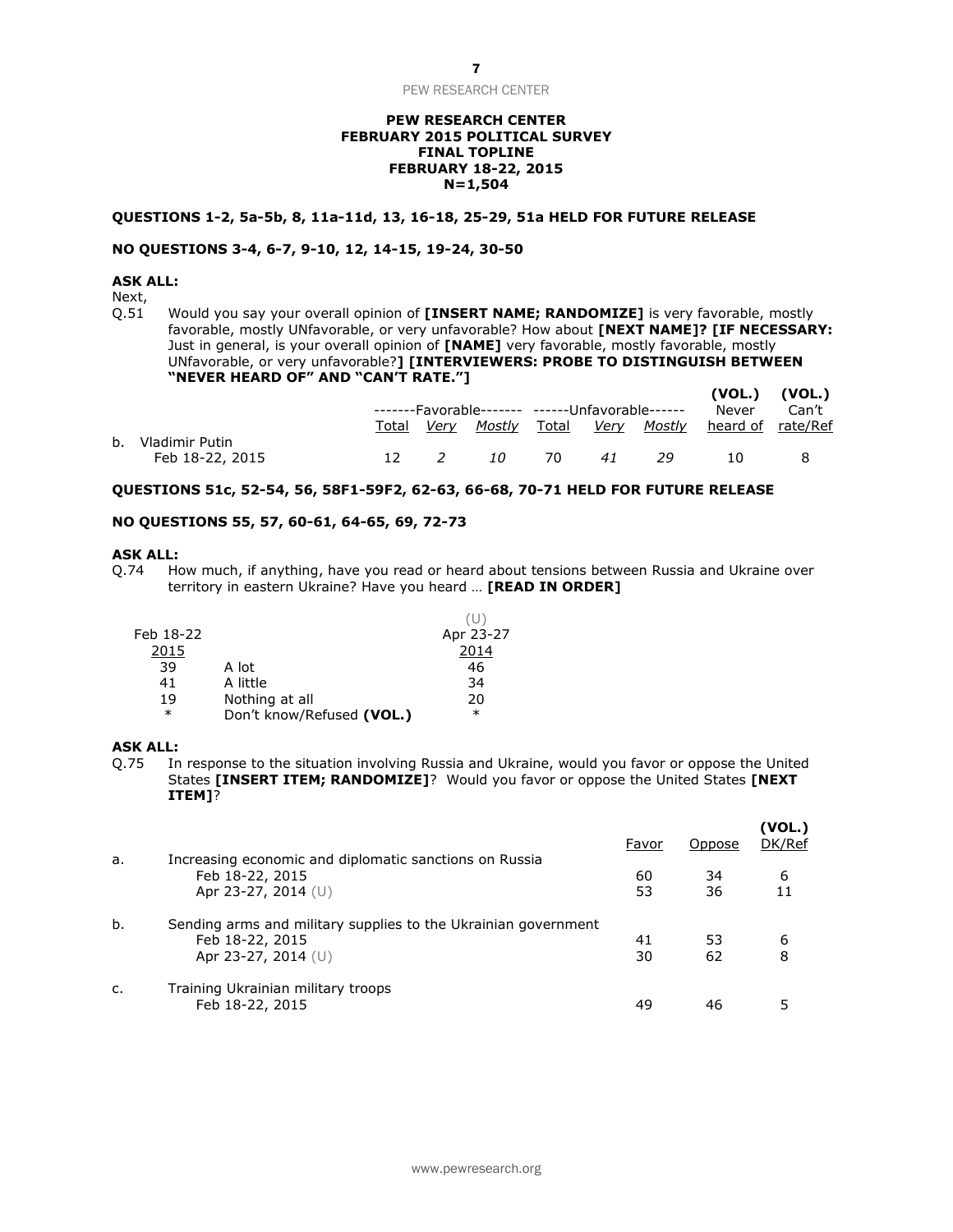## **ASK ALL:**<br>Q.76 Ho

How important to the interests of the United States is what happens between Russia and Ukraine **[READ IN ORDER]**?

| Feb 18-22 |                           | Jul 24-27 | Apr 23-27 |
|-----------|---------------------------|-----------|-----------|
| 2015      |                           | 2014      | 2014      |
| 30        | Very important            | 48        | 31        |
| 46        | Somewhat important        | 35        | 36        |
| 13        | Not too important         | 8         | 16        |
|           | Not at all important      | 5         | 13        |
| 3         | Don't know/Refused (VOL.) | 4         | 4         |
|           |                           |           |           |

#### **NO QUESTIONS 77, 79**

#### **QUESTIONS 78, 80 HELD FOR FUTURE RELEASE**

#### **ASK ALL:**

PARTY In politics TODAY, do you consider yourself a Republican, Democrat, or independent? **ASK IF INDEP/NO PREF/OTHER/DK/REF (PARTY=3,4,5,9):**

PARTYLN As of today do you lean more to the Republican Party or more to the Democratic Party?

|                      |            |          |                        | (VOL.)         | (VOL.)       |                |            |            |
|----------------------|------------|----------|------------------------|----------------|--------------|----------------|------------|------------|
|                      |            |          |                        | No             | Other        | (VOL.)         | Lean       | Lean       |
|                      | Republican | Democrat | Independent preference |                | party        | DK/Ref         | <u>Rep</u> | <u>Dem</u> |
| Feb 18-22, 2015      | 24         | 31       | 38                     | 4              | 1            | 1              | 18         | 17         |
| Jan 7-11, 2015       | 21         | 30       | 44                     | 3              | 1            | 1              | 19         | 18         |
| Dec 3-7, 2014        | 24         | 31       | 39                     | 3              | $\mathbf{1}$ | 2              | 17         | 17         |
| Nov 6-9, 2014        | 27         | 32       | 36                     | $\overline{2}$ | $\ast$       | 1              | 15         | 16         |
| Oct 15-20, 2014      | 24         | 33       | 38                     | $\overline{4}$ | $\ast$       | 1              | 13         | 17         |
| Sep 2-9, 2014        | 24         | 33       | 38                     | 3              | 1            | $\overline{2}$ | 15         | 15         |
| Aug 20-24, 2014      | 24         | 31       | 37                     | 4              | $\mathbf{1}$ | $\overline{4}$ | 15         | 16         |
| Jul 8-14, 2014       | 25         | 34       | 37                     | $\overline{2}$ | $\mathbf{1}$ | 1              | 16         | 15         |
| Apr 23-27, 2014      | 24         | 30       | 41                     | $\overline{c}$ | $\mathbf{1}$ | 2              | 18         | 17         |
| Jan 23-Mar 16, 2014  | 22         | 31       | 41                     | 3              | $\mathbf{1}$ | $\overline{2}$ | 17         | 17         |
| Feb 14-23, 2014      | 22         | 32       | 39                     | $\overline{4}$ | $\mathbf{1}$ | $\overline{2}$ | 14         | 17         |
| <b>Yearly Totals</b> |            |          |                        |                |              |                |            |            |
| 2014                 | 23.2       | 31.5     | 39.5                   | 3.1            | .7           | 2.0            | 16.2       | 16.5       |
| 2013                 | 23.9       | 32.1     | 38.3                   | 2.9            | $.5\,$       | 2.2            | 16.0       | 16.0       |
| 2012                 | 24.7       | 32.6     | 36.4                   | 3.1            | .5           | 2.7            | 14.4       | 16.1       |
| 2011                 | 24.3       | 32.3     | 37.4                   | 3.1            | .4           | 2.5            | 15.7       | 15.6       |
| 2010                 | 25.2       | 32.7     | 35.2                   | 3.6            | .4           | 2.8            | 14.5       | 14.1       |
| 2009                 | 23.9       | 34.4     | 35.1                   | 3.4            | .4           | 2.8            | 13.1       | 15.7       |
| 2008                 | 25.7       | 36.0     | 31.5                   | 3.6            | .3           | 3.0            | 10.6       | 15.2       |
| 2007                 | 25.3       | 32.9     | 34.1                   | 4.3            | .4           | 2.9            | 10.9       | 17.0       |
| 2006                 | 27.8       | 33.1     | 30.9                   | 4.4            | $\cdot$ 3    | 3.4            | 10.5       | 15.1       |
| 2005                 | 29.3       | 32.8     | 30.2                   | 4.5            | $\cdot$ 3    | 2.8            | 10.3       | 14.9       |
| 2004                 | 30.0       | 33.5     | 29.5                   | 3.8            | .4           | 3.0            | 11.7       | 13.4       |
| 2003                 | 30.3       | 31.5     | 30.5                   | 4.8            | .5           | 2.5            | 12.0       | 12.6       |
| 2002                 | 30.4       | 31.4     | 29.8                   | 5.0            | .7           | 2.7            | 12.4       | 11.6       |
| 2001                 | 29.0       | 33.2     | 29.5                   | 5.2            | .6           | 2.6            | 11.9       | 11.6       |
| 2001 Post-Sept 11    | 30.9       | 31.8     | 27.9                   | 5.2            | .6           | 3.6            | 11.7       | 9.4        |
| 2001 Pre-Sept 11     | 27.3       | 34.4     | 30.9                   | 5.1            | .6           | 1.7            | 12.1       | 13.5       |
| 2000                 | 28.0       | 33.4     | 29.1                   | 5.5            | $.5\,$       | 3.6            | 11.6       | 11.7       |
| 1999                 | 26.6       | 33.5     | 33.7                   | 3.9            | .5           | 1.9            | 13.0       | 14.5       |
| 1998                 | 27.9       | 33.7     | 31.1                   | 4.6            | .4           | 2.3            | 11.6       | 13.1       |
| 1997                 | 28.0       | 33.4     | 32.0                   | 4.0            | .4           | 2.3            | 12.2       | 14.1       |
| 1996                 | 28.9       | 33.9     | 31.8                   | 3.0            | .4           | 2.0            | 12.1       | 14.9       |
| 1995                 | 31.6       | 30.0     | 33.7                   | 2.4            | .6           | 1.3            | 15.1       | 13.5       |
| 1994                 | 30.1       | 31.5     | 33.5                   | 1.3            | $-$          | 3.6            | 13.7       | 12.2       |
| 1993                 | 27.4       | 33.6     | 34.2                   | 4.4            | 1.5          | 2.9            | 11.5       | 14.9       |
| 1992                 | 27.6       | 33.7     | 34.7                   | 1.5            | $\mathbf 0$  | 2.5            | 12.6       | 16.5       |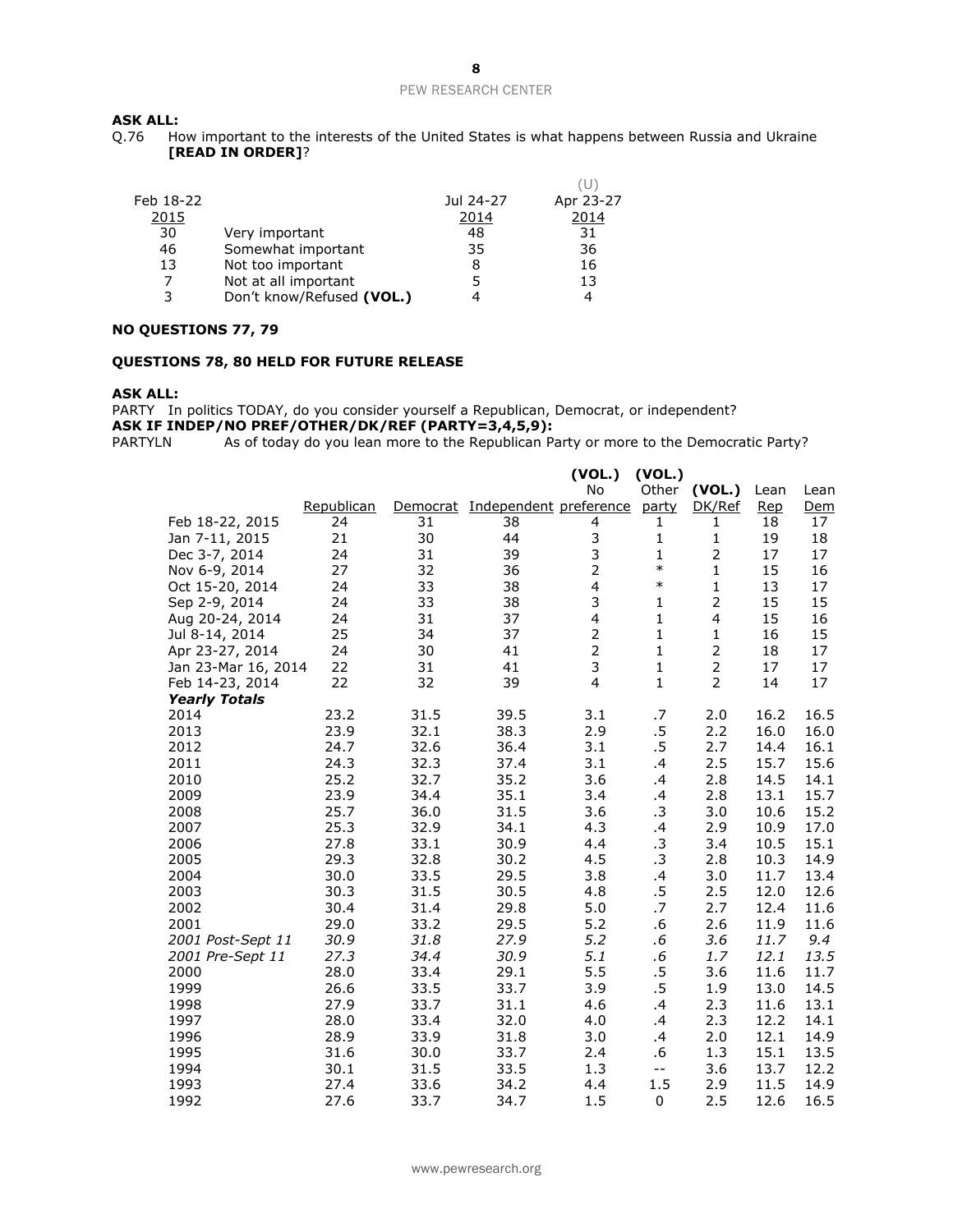#### **PARTY/PARTYLN CONTINUED…**

|      |            |      |                                       | (VOL.) | (VOL.) |                  |      |            |
|------|------------|------|---------------------------------------|--------|--------|------------------|------|------------|
|      |            |      |                                       | No     | Other  | (VOL.) Lean Lean |      |            |
|      | Republican |      | Democrat Independent preference party |        |        | DK/Ref           | Rep  | <u>Dem</u> |
| 1991 | 30.9       | 31.4 | 33.2                                  |        | 1.4    | 3.0              | 14.7 | 10.8       |
| 1990 | 30.9       | 33.2 | 29.3                                  | 1.2    | 1.9    | 3.4              | 12.4 | 11.3       |
| 1989 | 33         | 33   | 34                                    | $- -$  |        |                  | --   | $- -$      |
| 1987 | 26         | 35   | 39                                    | $- -$  |        |                  |      |            |

#### **ASK REPUBLICANS AND REPUBLICAN LEANERS ONLY (PARTY=1 OR PARTYLN=1):**

TEAPARTY3 From what you know, do you agree or disagree with the Tea Party movement, or don't you have an opinion either way?

#### **BASED ON REPUBLICANS AND REPUBLICAN LEANERS [N=679]:**

|                          |              |                 |                   | (VOL.)         |                | Not               |
|--------------------------|--------------|-----------------|-------------------|----------------|----------------|-------------------|
|                          |              |                 | No opinion        | Haven't        | (VOL.)         | heard of/         |
|                          | <u>Agree</u> | <u>Disagree</u> | <u>either way</u> | heard of       | Refused        | <u>DК</u>         |
| Feb 18-22, 2015          | 36           | 9               | 54                | $\ast$         | $\ast$         | --                |
| Jan 7-11, 2015           | 34           | 9               | 54                | 1              | $\overline{2}$ | $\qquad \qquad -$ |
| Dec 3-7, 2014            | 34           | 9               | 55                | $\overline{2}$ | 1              | --                |
| Nov 6-9, 2014            | 31           | 10              | 57                | 1              | 1              | --                |
| Oct 15-20, 2014          | 32           | 8               | 56                | 2              | 2              | --                |
| Sep 2-9, 2014            | 38           | 10              | 50                | 1              | 1              | --                |
| Aug 20-24, 2014          | 34           | 10              | 53                | $\ast$         | $\overline{2}$ | --                |
| Jul 8-14, 2014           | 35           | 12              | 50                | 2              | 1              | --                |
| Apr 23-27, 2014          | 33           | 11              | 54                | 1              | 1              | --                |
| Jan 23-Mar 16, 2014      | 37           | 11              | 50                | 1              | 1              | --                |
| Feb 14-23, 2014          | 36           | 9               | 54                | 1              | 1              | --                |
| Jan 15-19, 2014          | 35           | 12              | 52                | 1              | $\ast$         | --                |
| Dec 3-8, 2013            | 32           | 9               | 57                | 1              | 1              | --                |
| Oct 30-Nov 6, 2013       | 40           | 9               | 48                | $\overline{2}$ | 1              | --                |
| Oct 9-13, 2013           | 41           | 11              | 45                | 2              | 1              | --                |
| Sep 4-8, 2013            | 35           | 9               | 54                | 1              | 1              |                   |
| Jul 17-21, 2013          | 37           | 10              | 50                | $\overline{2}$ | $\mathbf 1$    | --                |
| Jun 12-16, 2013          | 44           | 9               | 46                | 1              | $\overline{2}$ | --                |
| May 23-26, 2013          | 41           | 7               | 48                | 1              | 3              | --                |
| May 1-5, 2013            | 28           | 8               | 61                | 2              | 1              | --                |
| Mar 13-17, 2013          | 43           | 7               | 47                | 1              | 1              | --                |
| Feb 13-18, 2013          | 36           | 9               | 52                | 1              | 3              | --                |
| Feb 14-17, 2013          | 43           | 9               | 45                | 1              | 2              | --                |
| Jan 9-13, 2013           | 35           | 10              | 51                | 2              | 2              | --                |
| Dec 5-9, 2012            | 37           | 11              | 51                | 1              | $\ast$         | --                |
| Oct 31-Nov 3, 2012 (RVs) | 40           | 8               | 49                | 1              | 2              | --                |
| Oct 4-7, 2012            | 38           | 9               | 50                | 1              | 3              | --                |
| Sep 12-16, 2013          | 39           | 7               | 52                | 1              | 1              | --                |
| Jun 28-Jul 9, 2012       | 40           | 9               | 47                | $\overline{2}$ | 1              | --                |
| Jun 7-17, 2012           | 42           | 8               | 48                | 1              | 1              | --                |
| May 9-Jun 3, 2012        | 36           | 9               | 53                | 1              | 2              | --                |
| Apr 4-15, 2012           | 42           | 8               | 48                | 1              | 1              | --                |
| Mar 7-11, 2012           | 38           | 10              | 49                | 2              | 1              | --                |
| Feb 8-12, 2012           | 40           | 7               | 51                | 1              | 1              | --                |
| Jan 11-16, 2012          | 42           | 8               | 47                | 1              | 1              | --                |
| Jan 4-8, 2012            | 37           | 8               | 52                | 1              | 1              | --                |
| Dec 7-11, 2011           | 40           | 9               | 48                | 2              | 1              | --                |
| Nov 9-14, 2011           | 41           | 9               | 49                | $\ast$         | 1              | --                |
| Nov 9-14, 2011           | 41           | 9               | 49                | $\ast$         | 1              | --                |
| Sep 22-Oct 4, 2011       | 37           | 11              | 51                | 1              | 1              | --                |
| Aug 17-21, 2011          | 43           | 7               | 49                | $\ast$         | $\mathbf 1$    | --                |
| Jul 20-24, 2011          | 40           | $\overline{7}$  | 51                | $\ast$         | 1              | --                |
| Jun 15-19, 2011          | 42           | 9               | 47                | 1              | 1              | --                |
| May 25-30, 2011          | 37           | 7               | 52                | $\mathbf{1}$   | 3              | $-$               |